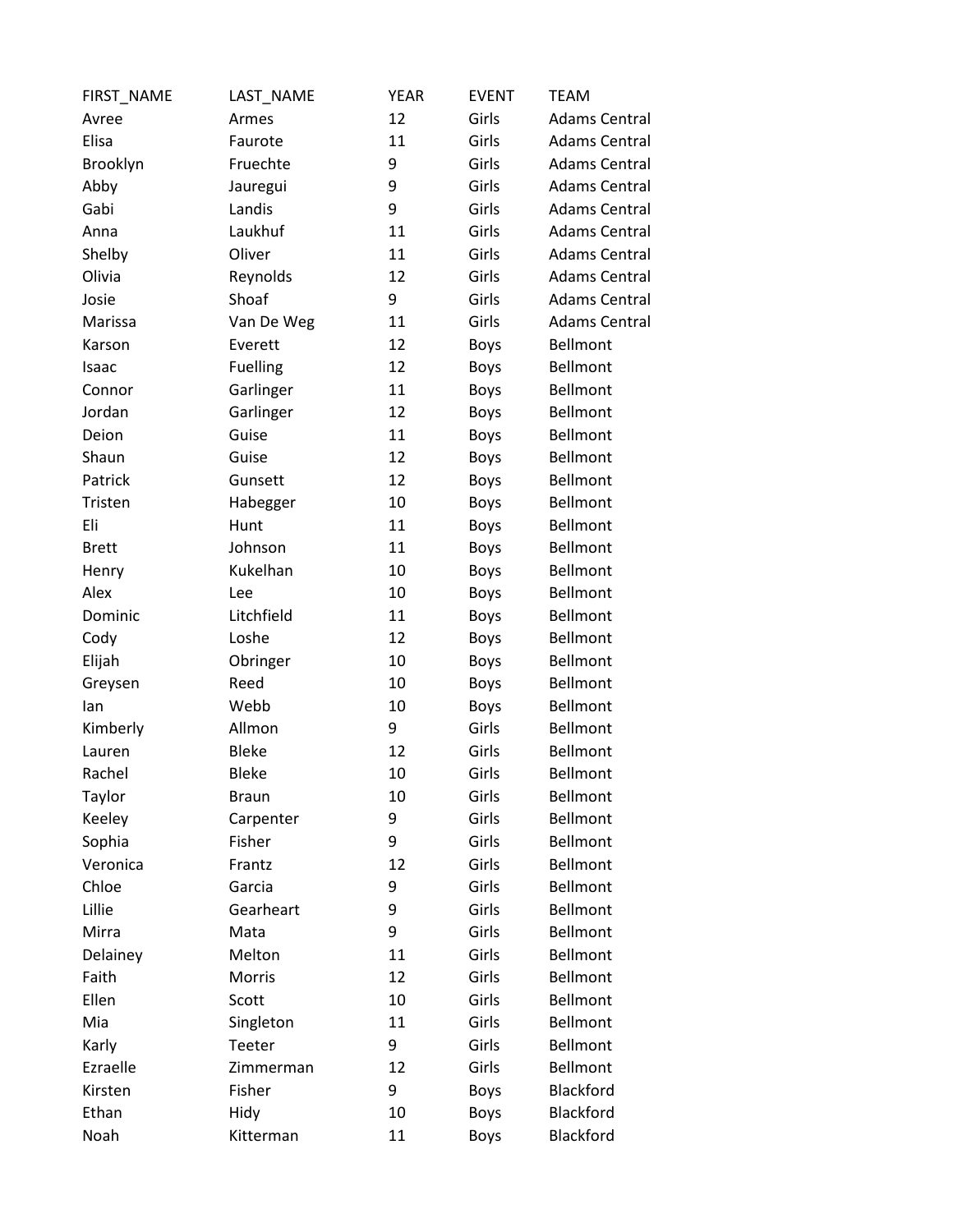| Lance           | Manley         | 12 | <b>Boys</b> | Blackford              |
|-----------------|----------------|----|-------------|------------------------|
| Darius          | Osborn         | 9  | Boys        | Blackford              |
| Donavan         | Osborn         | 10 | Boys        | Blackford              |
| Kendall         | Scher          | 12 | <b>Boys</b> | Blackford              |
| Charleston      | Slentz         | 9  | <b>Boys</b> | <b>Blackford</b>       |
| Nathaniel       | Thornburgh     | 11 | <b>Boys</b> | Blackford              |
| Keaton          | Walker         | 9  | <b>Boys</b> | Blackford              |
| Allison         | Clamme         | 9  | Girls       | Blackford              |
| Ammee           | Uggen          | 9  | Girls       | Blackford              |
| Samantha        | Williamson     | 11 | Girls       | <b>Blackford</b>       |
| Markis          | Crosbie        | 11 | <b>Boys</b> | <b>Bluffton</b>        |
| Tyler           | Godwin         | 9  | <b>Boys</b> | Bluffton               |
| Austin          | Rupel          | 10 | <b>Boys</b> | <b>Bluffton</b>        |
| Elayna          | Kitt           | 12 | Girls       | <b>Bluffton</b>        |
| Leslie          | Sprankles      | 11 | Girls       | <b>Bluffton</b>        |
| Andrew          | <b>Bryant</b>  | 9  | <b>Boys</b> | Eastbrook              |
| Devon           | Legg           | 11 | <b>Boys</b> | Eastbrook              |
| Thane           | Syswerda       | 12 | <b>Boys</b> | Eastbrook              |
| Laynie          | Craw           | 12 | Girls       | Eastbrook              |
| Lauren          | Felver         | 11 | Girls       | Eastbrook              |
| Josie           | Goble          | 9  | Girls       | Eastbrook              |
| Elissa          | Hallis         | 9  | Girls       | Eastbrook              |
| Rebekah         | Hammond        | 11 | Girls       | Eastbrook              |
| olivia          | Howell         | 9  | Girls       | Eastbrook              |
| claire          | Lakanen        | 9  | Girls       | Eastbrook              |
| Tommy           | McComb         | 9  | <b>Boys</b> | Ft. Wayne Bishop Luers |
| Cody            | Rabideau       | 10 | <b>Boys</b> | Ft. Wayne Bishop Luers |
| Henry           | <b>Steele</b>  | 9  | <b>Boys</b> | Ft. Wayne Bishop Luers |
| Sarah           | <b>Busch</b>   | 12 | Girls       | Ft. Wayne Bishop Luers |
| Hannah          | <b>Hawkins</b> | 12 | Girls       | Ft. Wayne Bishop Luers |
| Amelia          | Ervin          | 9  | Girls       | Ft. Wayne Canterbury   |
| Anya            | Ramrakhiani    | 10 | Girls       | Ft. Wayne Canterbury   |
| Alex            | Aylward        | 11 | <b>Boys</b> | Ft. Wayne South Side   |
| DaVon           | <b>Britt</b>   | 10 | <b>Boys</b> | Ft. Wayne South Side   |
| Isaac           | Combs          | 12 | <b>Boys</b> | Ft. Wayne South Side   |
| Keegan          | Combs          | 9  | <b>Boys</b> | Ft. Wayne South Side   |
| Evan            | Harl           | 9  | <b>Boys</b> | Ft. Wayne South Side   |
| Samuel          | Katinsky       | 9  | <b>Boys</b> | Ft. Wayne South Side   |
| Alonzo          | Knight         | 12 | <b>Boys</b> | Ft. Wayne South Side   |
| Auston          | Niblack        | 10 | <b>Boys</b> | Ft. Wayne South Side   |
| Jose            | Nino           | 12 | <b>Boys</b> | Ft. Wayne South Side   |
| Victor          | Salgado        | 12 | <b>Boys</b> | Ft. Wayne South Side   |
| Connor          | Sassen         | 10 | <b>Boys</b> | Ft. Wayne South Side   |
| <b>Bradford</b> | Stoller        | 9  | <b>Boys</b> | Ft. Wayne South Side   |
| Logan           | Weber          | 11 | <b>Boys</b> | Ft. Wayne South Side   |
| Elizabeth       | Aylward        | 10 | Girls       | Ft. Wayne South Side   |
| April           | Damian         | 11 | Girls       | Ft. Wayne South Side   |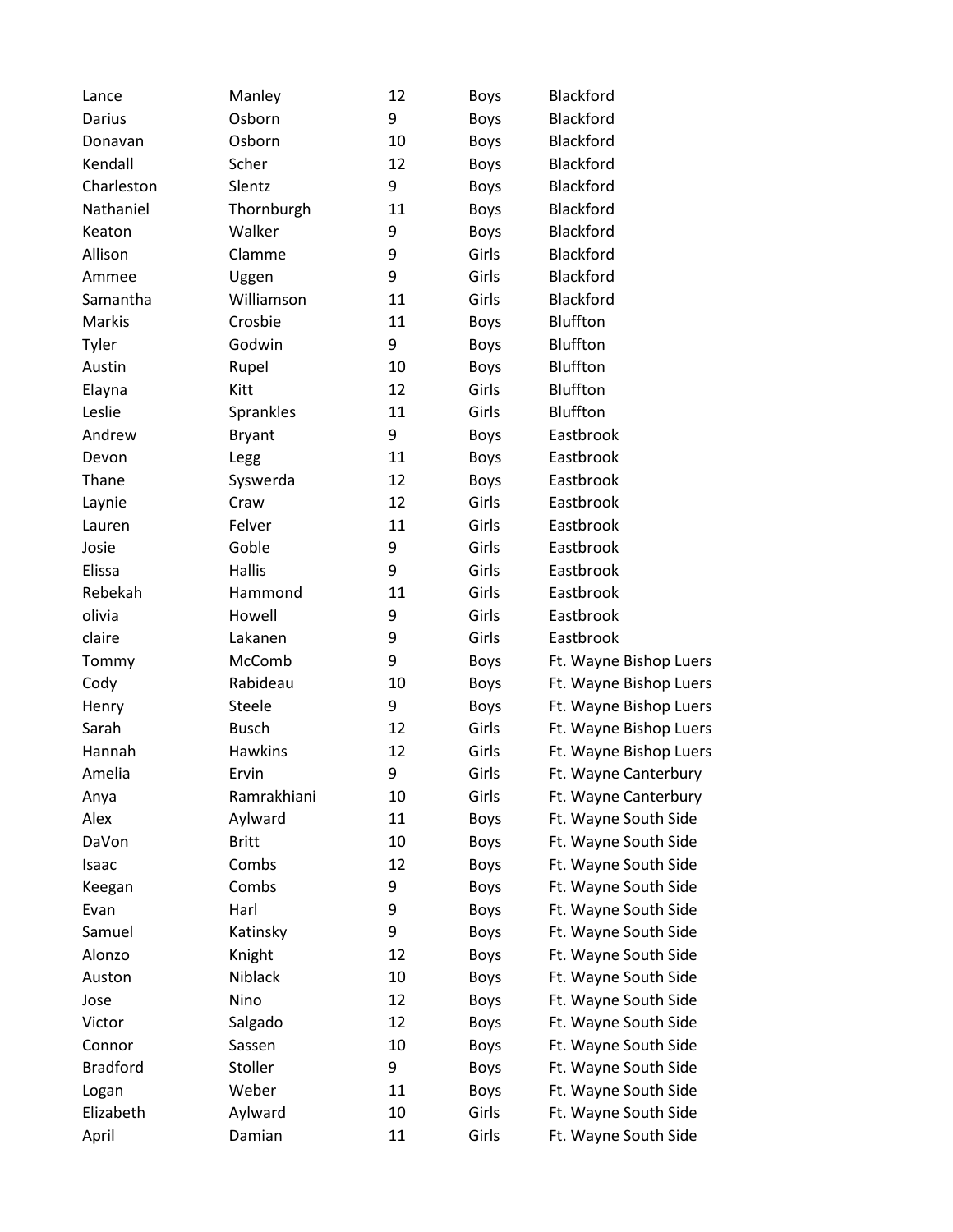| Jaclyn        | Embry           | 10 | Girls       | Ft. Wayne South Side |
|---------------|-----------------|----|-------------|----------------------|
| Grace         | Gillie          | 10 | Girls       | Ft. Wayne South Side |
| Fiona         | Gochtvott-Stine | 10 | Girls       | Ft. Wayne South Side |
| Madeline      | Hensler         | 11 | Girls       | Ft. Wayne South Side |
| Solani        | Licona          | 12 | Girls       | Ft. Wayne South Side |
| Savonna       | McGhee          | 12 | Girls       | Ft. Wayne South Side |
| Katey         | Niblack         | 11 | Girls       | Ft. Wayne South Side |
| Lauren        | Walda           | 11 | Girls       | Ft. Wayne South Side |
| Morgan        | Andrews         | 10 | <b>Boys</b> | Heritage             |
| <b>Braden</b> | Bearman         | 12 | <b>Boys</b> | Heritage             |
| Gavin         | <b>Dinius</b>   | 12 | <b>Boys</b> | Heritage             |
| Jakob         | <b>Dinius</b>   | 11 | <b>Boys</b> | Heritage             |
| Ethan         | Hoffman         | 11 | <b>Boys</b> | Heritage             |
| Jaxon         | Hoting          | 9  | <b>Boys</b> | Heritage             |
| Alex          | Rodriguez       | 11 | <b>Boys</b> | Heritage             |
| Derrean       | Schmenk         | 10 | <b>Boys</b> | Heritage             |
| Dane          | Blackburn       | 11 | <b>Boys</b> | Huntington North     |
| Gatlin        | Boxell          | 10 | <b>Boys</b> | Huntington North     |
| Gavin         | <b>Byerly</b>   | 11 | <b>Boys</b> | Huntington North     |
| Tiler         | Carr            | 10 | <b>Boys</b> | Huntington North     |
| Jackson       | Holzinger       | 10 | <b>Boys</b> | Huntington North     |
| Connor        | Miller          | 12 | <b>Boys</b> | Huntington North     |
| Harrison      | Niswander       | 11 | <b>Boys</b> | Huntington North     |
| Caleb         | Reust           | 9  | <b>Boys</b> | Huntington North     |
| Jordan        | Rockey          | 10 | <b>Boys</b> | Huntington North     |
| Jonathan      | York            | 11 | <b>Boys</b> | Huntington North     |
| Johanna       | <b>Bragg</b>    | 9  | Girls       | Huntington North     |
| Kaylee        | <b>Brooks</b>   | 10 | Girls       | Huntington North     |
| Lillian       | Clanin          | 12 | Girls       | Huntington North     |
| Ella          | Colclesser      | 9  | Girls       | Huntington North     |
| Gracie        | Fields          | 9  | Girls       | Huntington North     |
| Jane          | Gayed           | 9  | Girls       | Huntington North     |
| Alyse         | Geiger          | 10 | Girls       | Huntington North     |
| Elle          | McDonald        | 9  | Girls       | Huntington North     |
| Adrianna      | Nightenhelser   | 10 | Girls       | Huntington North     |
| Naomi         | Richison        | 12 | Girls       | Huntington North     |
| Regan         | Slagel          | 11 | Girls       | Huntington North     |
| Hanna         | Whitney         | 12 | Girls       | Huntington North     |
| Addison       | Wiley           | 11 | Girls       | Huntington North     |
| Emma          | Ewer            | 11 | Girls       | Madison-Grant        |
| Lacey         | Mayfield        | 12 | Girls       | Madison-Grant        |
| Jonathan      | Reynolds        | 11 | <b>Boys</b> | Marion               |
| Carynna       | Aguila          | 12 | Girls       | Marion               |
| Isabella      | <b>Buckler</b>  | 9  | Girls       | Marion               |
| Emily         | Fisher          | 10 | Girls       | Marion               |
| Chloe         | Hamilton        | 11 | Girls       | Marion               |
| Halle         | Larson          | 9  | Girls       | Marion               |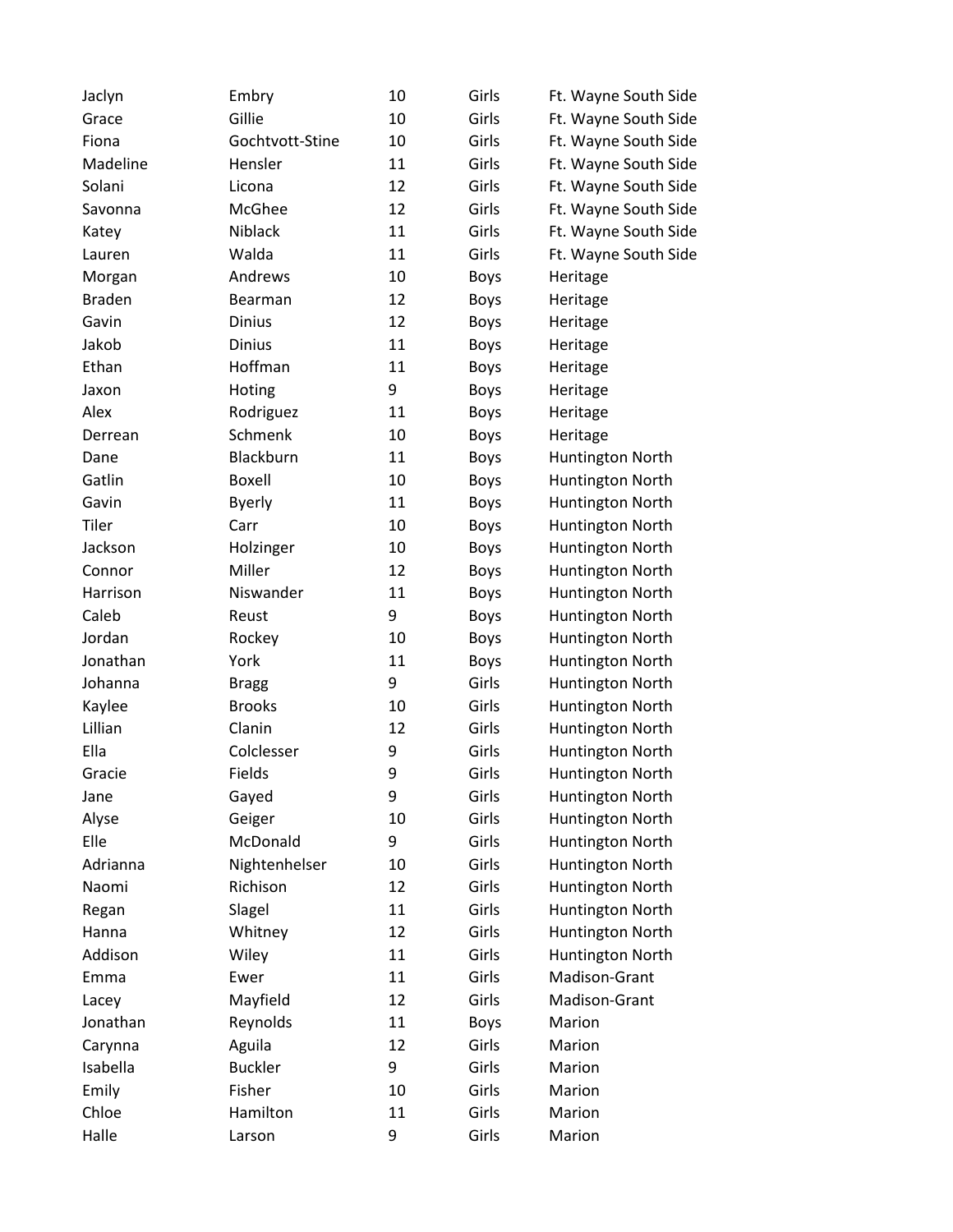| Emily         | Luckey         | 9  | Girls       | Marion       |
|---------------|----------------|----|-------------|--------------|
| Molley        | Steenbergh     | 9  | Girls       | Marion       |
| Macy          | <b>Summers</b> | 10 | Girls       | Marion       |
| Jon           | Alsup          | 12 | <b>Boys</b> | Mississinewa |
| Sam           | Bolden         | 12 | <b>Boys</b> | Mississinewa |
| Andrew        | Arnos          | 10 | <b>Boys</b> | New Haven    |
| Laterrius     | Cassell        | 12 | <b>Boys</b> | New Haven    |
| Landon        | Eicher         | 9  | <b>Boys</b> | New Haven    |
| Riley         | Felger         | 12 | <b>Boys</b> | New Haven    |
| Coby          | Grunden        | 12 | <b>Boys</b> | New Haven    |
| Jonah         | Harris         | 10 | <b>Boys</b> | New Haven    |
| Rodney        | Jones          | 9  | <b>Boys</b> | New Haven    |
| Kaden         | Pranger        | 9  | <b>Boys</b> | New Haven    |
| Justin        | Rhodes         | 11 | <b>Boys</b> | New Haven    |
| Makayla       | Coomer         | 12 | Girls       | New Haven    |
| Andrew        | <b>Burns</b>   | 12 | <b>Boys</b> | Northfield   |
| Mara          | Zolman         | 9  | Girls       | Northfield   |
| Joshua        | Adam           | 9  | <b>Boys</b> | Norwell      |
| Jack          | <b>Brown</b>   | 9  | <b>Boys</b> | Norwell      |
| Thomas        | Garza          | 10 | <b>Boys</b> | Norwell      |
| Desiderio     | Horner         | 10 | <b>Boys</b> | Norwell      |
| Zander        | Huss           | 11 | <b>Boys</b> | Norwell      |
| Reeves        | Johnson        | 10 | <b>Boys</b> | Norwell      |
| <b>Bobby</b>  | Kwandrans      | 10 | <b>Boys</b> | Norwell      |
| Lukas         | Mashuda        | 9  | <b>Boys</b> | Norwell      |
| Marin         | Melcher        | 10 | <b>Boys</b> | Norwell      |
| Coltin        | Mounsey        | 10 | <b>Boys</b> | Norwell      |
| Jakob         | Peterson       | 11 | Boys        | Norwell      |
| Samuel        | Peterson       | 10 | <b>Boys</b> | Norwell      |
| Benjamin      | Stephens       | 10 | <b>Boys</b> | Norwell      |
| Trevon        | Stoppenhagen   | 9  | <b>Boys</b> | Norwell      |
| Declan        | Taylor         | 9  | Boys        | Norwell      |
| Zachary       | Waldman        | 10 | <b>Boys</b> | Norwell      |
| Lauren        | <b>Bales</b>   | 12 | Girls       | Norwell      |
| Maeli         | Cassel         | 11 | Girls       | Norwell      |
| Makayla       | Cox            | 12 | Girls       | Norwell      |
| Kiley         | Crow           | 12 | Girls       | Norwell      |
| Addison       | <b>Dirig</b>   | 12 | Girls       | Norwell      |
| Emma          | Dummer         | 11 | Girls       | Norwell      |
| <b>Alexis</b> | Hartup         | 9  | Girls       | Norwell      |
| Makenzee      | Kahn           | 10 | Girls       | Norwell      |
| Sarah         | Mahnensmith    | 12 | Girls       | Norwell      |
| Marisol       | Nunez          | 9  | Girls       | Norwell      |
| Brooklynn     | Pine           | 10 | Girls       | Norwell      |
| Haleigh       | Reinhard       | 9  | Girls       | Norwell      |
| Madalynn      | Reinhard       | 10 | Girls       | Norwell      |
| Allison       | Shepherd       | 10 | Girls       | Norwell      |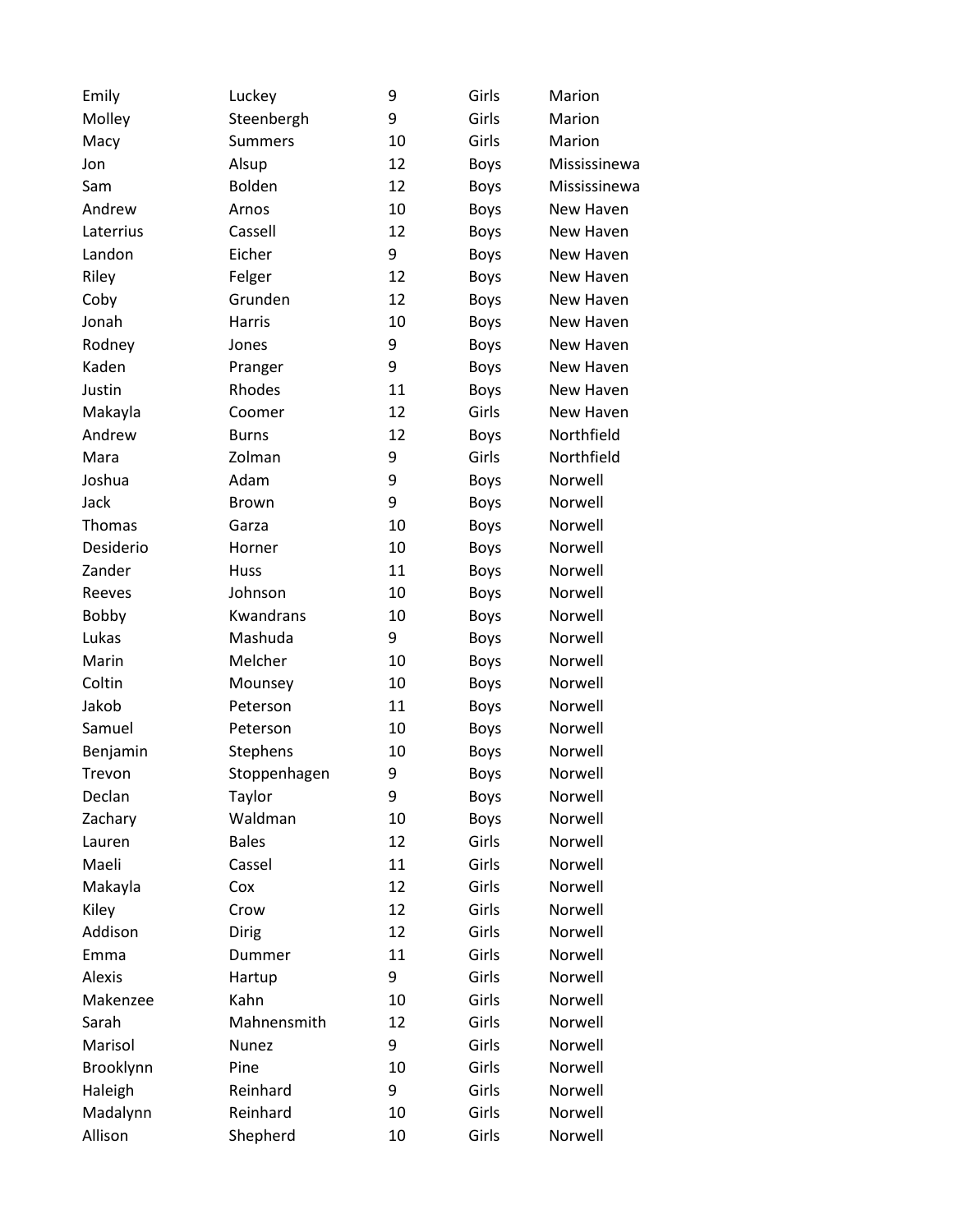| <b>Brody</b>  | Arthur          | 11 | <b>Boys</b> | Oak Hill       |
|---------------|-----------------|----|-------------|----------------|
| Landon        | Ashley          | 11 | <b>Boys</b> | Oak Hill       |
| AJ            | Austin          | 9  | <b>Boys</b> | Oak Hill       |
| Gabe          | Barton          | 10 | <b>Boys</b> | Oak Hill       |
| Landon        | <b>Biegel</b>   | 10 | <b>Boys</b> | Oak Hill       |
| Lucas         | Cates           | 11 | <b>Boys</b> | Oak Hill       |
| Harper        | Dedman          | 12 | <b>Boys</b> | Oak Hill       |
| Garrett       | Geller          | 11 | <b>Boys</b> | Oak Hill       |
| Owen          | Jackson         | 9  | <b>Boys</b> | Oak Hill       |
| Preston       | Jett            | 9  | <b>Boys</b> | Oak Hill       |
| Solomon       | O'Blenis        | 11 | <b>Boys</b> | Oak Hill       |
| Jack          | Ogden           | 9  | <b>Boys</b> | Oak Hill       |
| Landon        | Ormsby          | 11 | <b>Boys</b> | Oak Hill       |
| Logan         | Ormsby          | 11 | <b>Boys</b> | Oak Hill       |
| Caleb         | Rex             | 11 | <b>Boys</b> | Oak Hill       |
| Andrew        | Scalf           | 10 | <b>Boys</b> | Oak Hill       |
| Toby          | Sneed           | 9  | <b>Boys</b> | Oak Hill       |
| Trenton       | Sweet           | 9  | <b>Boys</b> | Oak Hill       |
| Kaleb         | Westgate        | 9  | <b>Boys</b> | Oak Hill       |
| Jacob         | Winger          | 12 | <b>Boys</b> | Oak Hill       |
| Emma          | Bledsoe         | 10 | Girls       | Oak Hill       |
| Mallory       | Cheek           | 11 | Girls       | Oak Hill       |
| Claire        | Gamble          | 11 | Girls       | Oak Hill       |
| Grace         | Geller          | 11 | Girls       | Oak Hill       |
| Leah          | Highley         | 9  | Girls       | Oak Hill       |
| Kate          | Hornocker       | 12 | Girls       | Oak Hill       |
| Selah         | Jackson         | 12 | Girls       | Oak Hill       |
| Taylor        | King            | 11 | Girls       | Oak Hill       |
| Joy           | McDivitt        | 11 | Girls       | Oak Hill       |
| Kinzie        | Robey           | 12 | Girls       | Oak Hill       |
| Kailynn       | Wisner          | 10 | Girls       | Oak Hill       |
| Sadie         | Wisner          | 9  | Girls       | Oak Hill       |
| Race          | Anderson        | 11 | <b>Boys</b> | South Adams    |
| Clancy        | McIntire        | 12 | Boys        | South Adams    |
| Nia           | Litwiller       | 9  | Girls       | South Adams    |
| Megan         | Miller          | 12 | Girls       | South Adams    |
| McKenzie      | Sturwold        | 11 | Girls       | South Adams    |
| Joshua        | <b>Bricker</b>  | 9  | <b>Boys</b> | Southern Wells |
| Austin        | Harris          | 11 | <b>Boys</b> | Southern Wells |
| Eli           | Masters         | 12 | <b>Boys</b> | Southern Wells |
| Adela         | <b>Brewster</b> | 11 | Girls       | Southern Wells |
| Kayla         | Fulton          | 12 | Girls       | Southern Wells |
| <b>Breann</b> | Kratzer         | 12 | Girls       | Southern Wells |
| Sydney        | McFarren        | 9  | Girls       | Southern Wells |
| Katelyn       | McMillan        | 10 | Girls       | Southern Wells |
| Hailey        | Rogers          | 11 | Girls       | Southern Wells |
| Krista        | Westfall        | 11 | Girls       | Southern Wells |